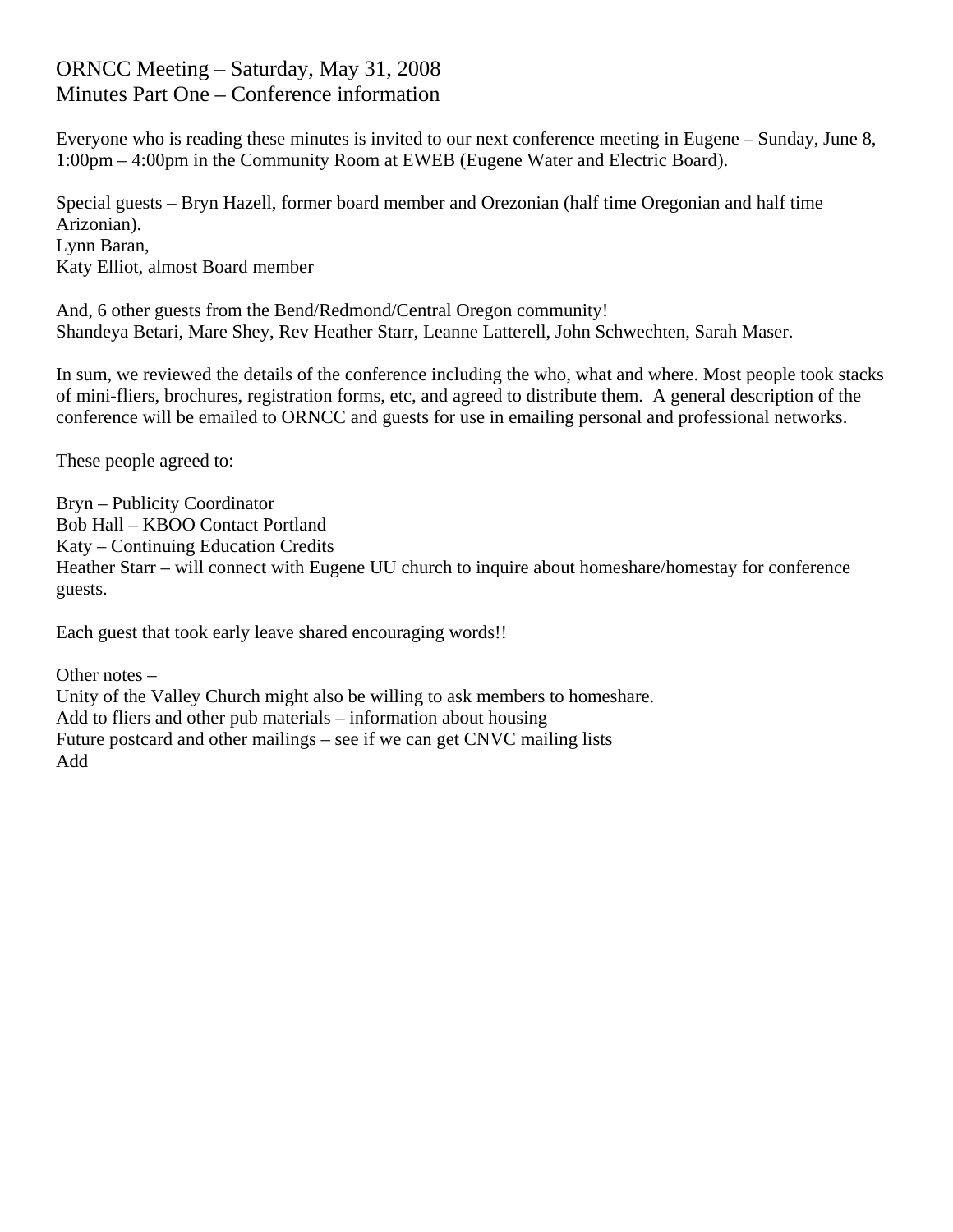### ORNCC Meeting – Saturday, May 31, 2008 Minutes Part Two – ORNCC business

### **Approve minutes from March meeting**

LM moved to approve the minutes. Sparrow seconded. Quorum of board members approved the minutes from the March 15 meeting.

### **Treasurer's Report**

Sparrow distributed Treasurer's report as of April 30, 2008. (previously emailed to ORNCC).

Sparrow told us about the Conference income and expenses, past, present and future.

ORNCC has given \$18,200 to its project, the Coalition for Nonviolent Living. Previous agreement was to return 50% of any profits from the Conference back to ORNCC, and earmark the remaining 50% for the CNL for either seed money for 2010 conference, or other CNL events during 2009, or to establish itself as its own non-profit entity.

Somewhere in the ether the discussion has been raised (needs consensus decision) – ORNCC will keep all of the profits from books sold during the conference. How does this change (if it does at all) the 50-50 agreement?

\*Agenda item for July meeting – discuss the financial agreement between ORNCC and CNL.

Bob mentions the importance of knowing monthly expenditures – *what* is due by *when*. He is willing to help us form this. Bob will join Megan, Sparrow and Michael on a conference call during previously scheduled budget/fundraising meeting Thursday, June 5. Thanks Bob!

Gary gave us some tips about how to write our budget in ways most likely to earn support from potential donors. He also offered language suggestions for what to say when dialoguing with potential donors. He is willing to coach us in this.

### **NVC Books**

Karen Booth has been, and is happy to continue, ordering and selling ORNCC books for local workshops and events.

We suggested some numbers of certain books to order…

\*note takers note- I am unclear if these numbers are suggested for the Conference, or for general sale at ORNCC events like NVC trainings…

 $\dots 2^{nd}$  edition of Marshall's book - at least a few hundred Little books – these sell very well (available through puddledancer) . Cheaper packages are available through Amazon. DVD's, CD's are good.

Respectful Parents, Respectful Kids - At least 100.

Carol D. agreed to contact University of St. Thomas (after Megan sends her background info) and other Marshall events and conference organizers to see what books have been selling. Carol D. will send information she learns from St. Thomas to Karen Booth.

Last time, we spent \$5,000-\$7,000 for Marshall's workshop.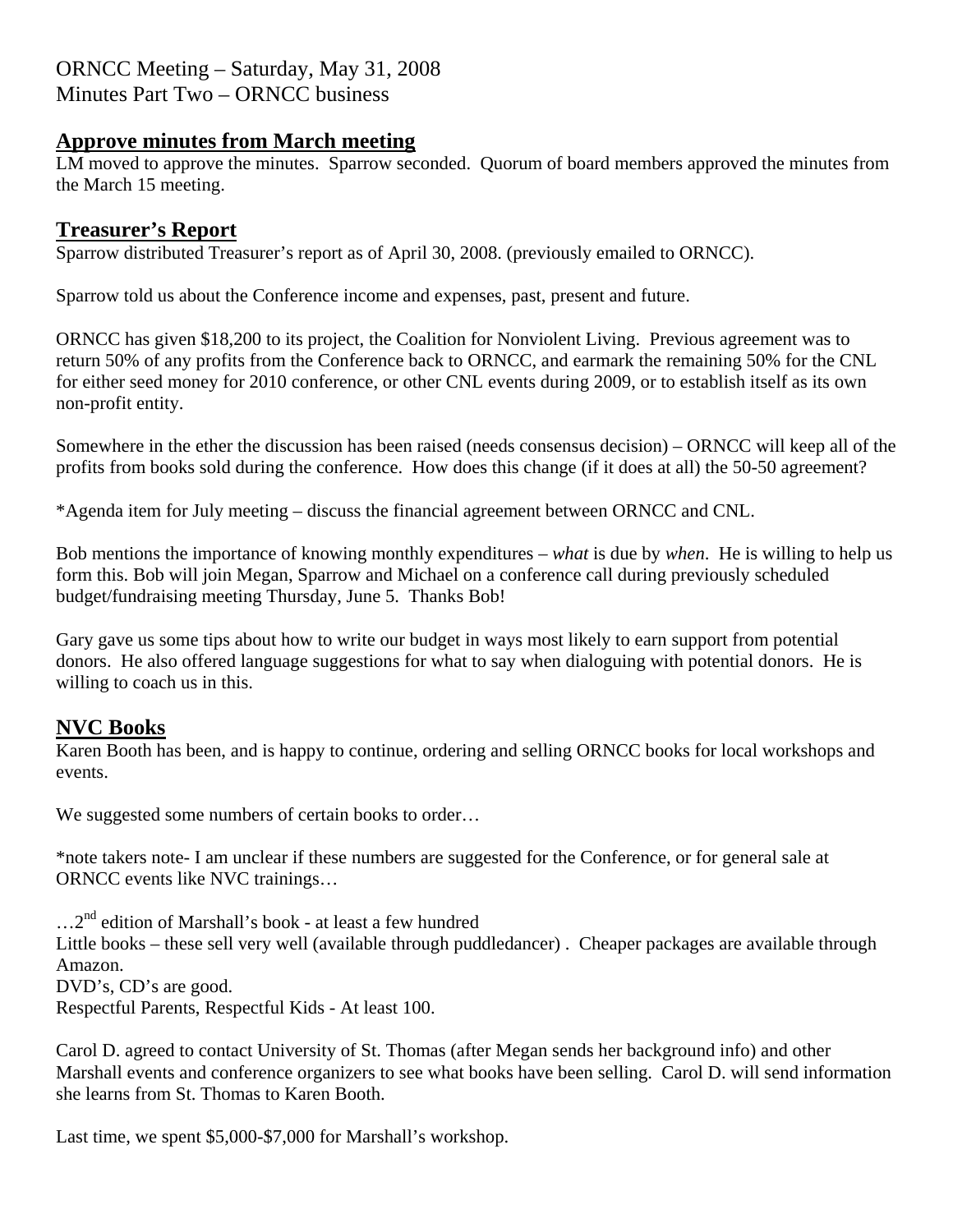CNL will ask for vote re: books at July meeting. CNL will prepare list, and email to ORNCC board at least one week before the next meeting so they can review. Short discussion at the meeting, then vote.

## **Upcoming Meeting dates**

### **July** –

**Where**: after much discussion, we decided to have the July meeting in Portland, and will invite Portland area NVC and peace/nonviolence activists to attend the morning session to learn about the Conference.

\*PORTLAND ORNCC TEAM – We will ask for your help in spreading the word about this meeting!

**When**: July 19, 20, 26 or 27. Will email ORNCC to collect RSVP's – the date with the most yeses wins.

# **Retreat –**

**Where –** Belknap Hot Springs receives the highest nomination. Other suggestions welcome.

Weekend Retreat is currently schedule for Oct 17-19. Megan requests date change as she will likely be out of the country and would like to attend the retreat.

When – after we reach a decision about the July meeting, Megan will email suggested retreat dates. Retreats take place Friday evening, beginning with dinner and mingling/sharing/fun. Saturday – lots of business all day between breakfast, lunch and dinner. Play-time after lunch and dinner to explore chosen locale and RELAX! Sunday, breakfast and more business.

September 26 – 28 Good for post-conference debriefing, celebration and mourning. October 3-5 Also good for post-conference debriefing, celebration and mourning

Nov 7-9 Combine retreat with November meeting. Nov 14-16 Combine retreat with November meeting.

# **ORNCC Sponsorship of NVC related community events**

Tabled.

# **Continue discussion – Relationship between ORNCC/CNVC, incl GCC survey**

Selene says – everything related to GCC and it's role is currently in disarray. It wants feedback from regional groups, what are our needs in relation to CNVC? Denmark sent in an excellent response – more transparency, more ability to be a part of decision making, and clarity about decision making process in general – particularly around trainers. Gary wants to know – how does ORNCC want to relate to CNVC? Selene and Gary will email each other to learn more.

# **Posting trainings on the ORNCC website**

### Ah, the 6-year continuous discussion!

Due to a recent confusion regarding WHO should post WHAT to our website, Sharon Guinee has made a suggestion for our consideration: Could we have an accessible form online for presenters to fill out? Similar to what admin uses, including preview of how thing would look, and question – have you read ORNCC requests to presenters? This form would be submitted to **someone** who would review the request who would approve the request then post it online (perhaps as simple as hitting an 'approve' button). Who is this someone, and what are the criteria for approval?

\*Gary requests – comprehensive report about the website – history, who does what, since when, etc. \*Continue discussion at next meeting.